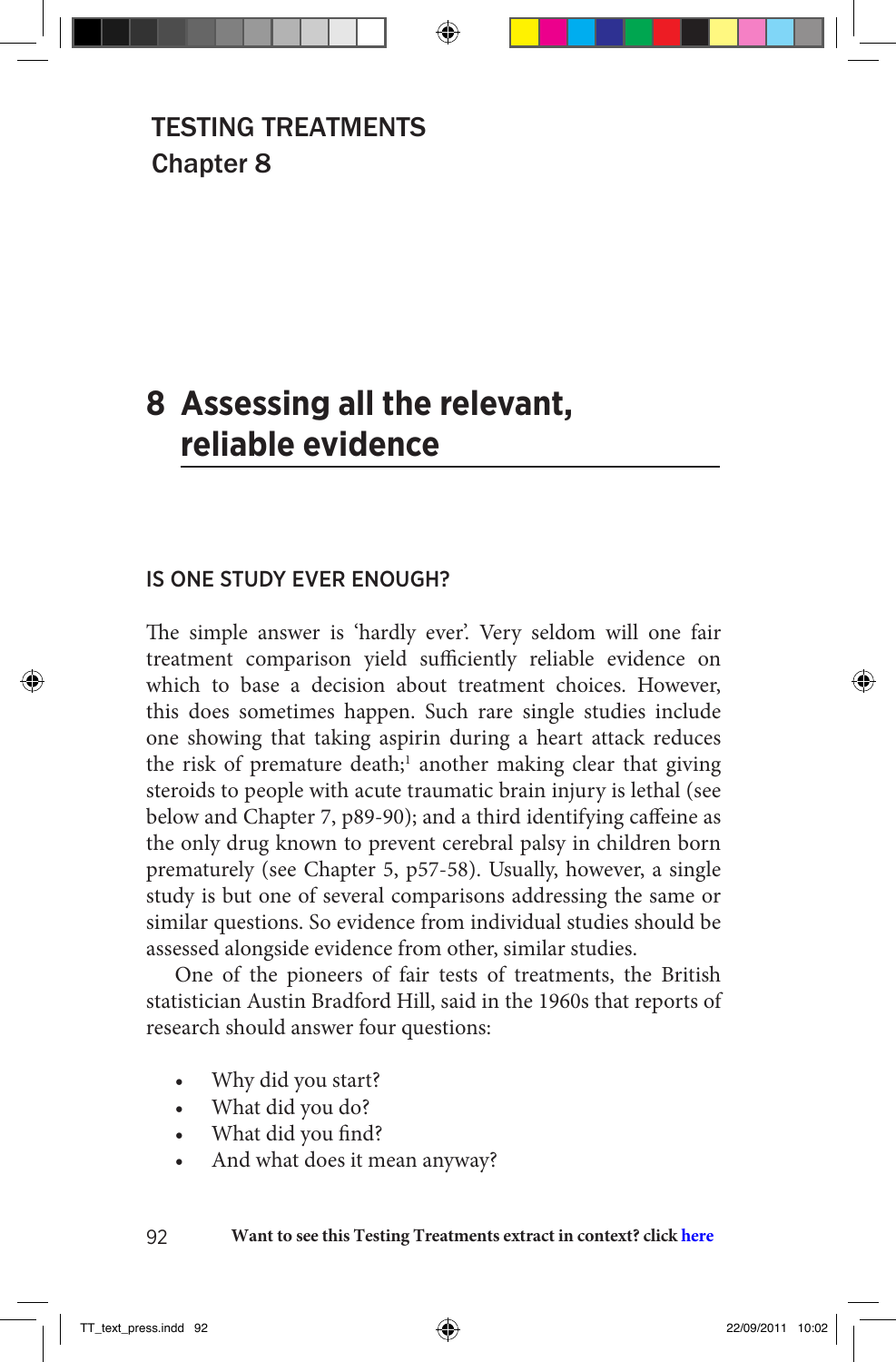#### **WHY DID YOU START?**

'Few principles are more fundamental to the scientific and ethical validity of clinical research than that studies should address questions needing to be answered, and that they are designed in a way that will produce a meaningful answer. A prerequisite for either of these goals is that relevant prior research be properly identified. . . . An incomplete picture of pre-existing evidence violates the implicit ethical contract with research participants that the information they provide is necessary and will be useful to others.'

Robinson KA, Goodman SN. A systematic examination of the citation of prior research in reports of randomized, controlled trials. *Annals of Internal Medicine* 2011:154:50-55.

These key questions are equally relevant today, yet they are too often inadequately addressed or overlooked completely. The answer to the last question – what does it mean? – is especially important since this is likely to influence decisions about treatment and future research.

Take the example of a short, inexpensive course of steroid drugs given to women expected to give birth prematurely. The first fair test of this treatment, which was reported in 1972, showed a reduced likelihood of babies dying after their mothers had received a steroid. A decade later more trials had been done, but these were small and the individual results were confusing, because none of them had taken systematic account of previous, similar studies. Had they done so, it would have been apparent that very strong evidence was emerging favouring a beneficial effect of the drugs. In fact, because this was not done until 1989, most obstetricians, midwives, paediatricians and neonatal nurses had meanwhile not realized the treatment was so effective. As a result, tens of thousands of premature babies had suffered and died unnecessarily.<sup>2</sup>

To answer the question 'what does it mean?', the evidence from a particular fair treatment comparison must be interpreted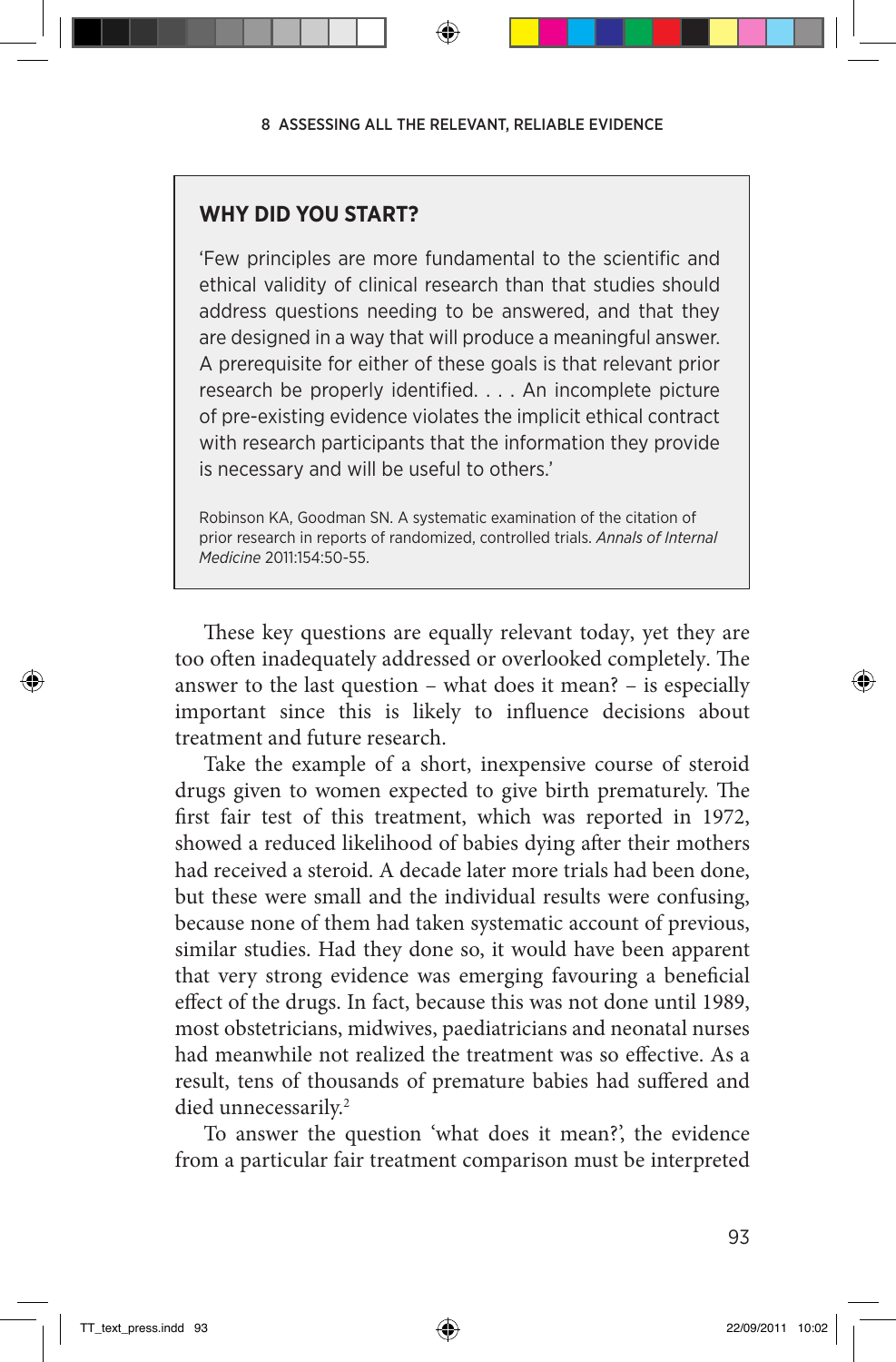## **SYNTHESIZING INFORMATION FROM RESEARCH**

More than a century ago, the president of the British Association for the Advancement of Science, Lord Rayleigh, commented on the need to set the results of new research in the context of other relevant evidence:

'If, as is sometimes supposed, science consisted in nothing but the laborious accumulation of facts, it would soon come to a standstill, crushed, as it were, under its own weight . . . Two processes are thus at work side by side, the reception of new material and the digestion and assimilation of the old; and as both are essential we may spare ourselves the discussion of their relative importance . . . The work which deserves, but I am afraid does not always receive, the most credit is that in which discovery and explanation go hand in hand, in which not only are new facts presented, but their relation to old ones is pointed out.'

Rayleigh, Lord. In: *Report of the fifty-fourth meeting of the British Association for the Advancement of Science; held at Montreal in August and September 1884*. London: John Murray, 1884: pp3-23.

alongside evidence from the other, similar fair comparisons. Reporting new test results without interpreting them in the light of other relevant evidence, reviewed systematically, can delay identification of both useful and harmful treatments, and lead to unnecessary research.

## SYSTEMATIC REVIEWS OF ALL THE RELEVANT, RELIABLE EVIDENCE

Whilst it is easy to state that we should review the results of a particular study alongside other relevant, reliable evidence, this is a challenge in many ways. Reviews are important because people should be able to depend on them, and that means that they must be done systematically, otherwise they will be misleading.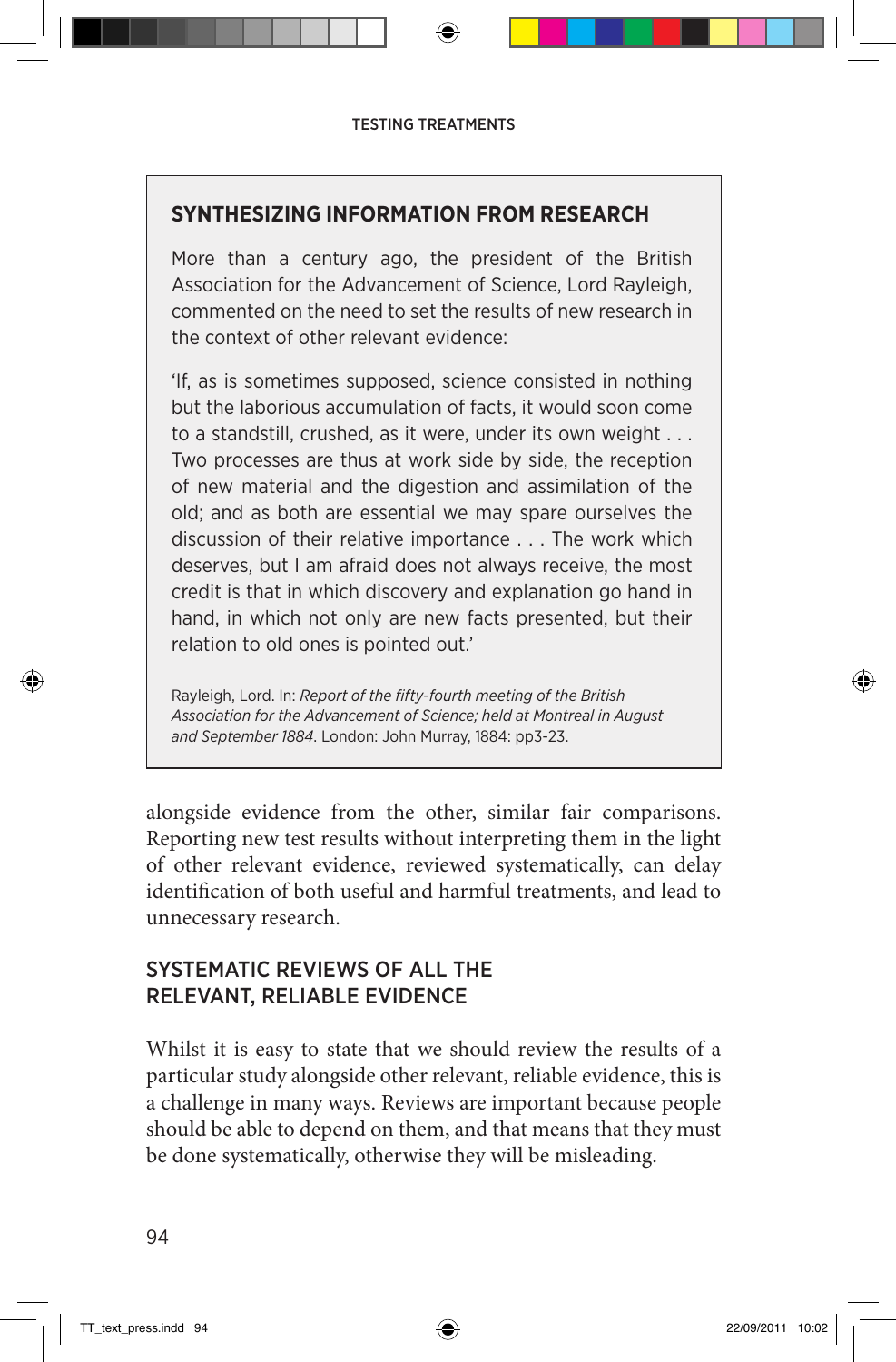#### **THE IMPORTANCE OF SYSTEMATIC REVIEWS**

'Systematic reviews and meta-analyses have become increasingly important in health care. Clinicians read them to keep up to date with their field, and they are often used as a starting point for developing clinical practice guidelines. Granting [funding] agencies may require a systematic review to ensure there is justification for further research, and some health care journals are moving in this direction. As with all research, the value of a systematic review depends on what was done, what was found, and the clarity of reporting. As with other publications, the reporting quality of systematic reviews varies, limiting readers' ability to assess the strengths and weaknesses of those reviews.'

Moher D, Liberati A, Tetzlaff, Altman DG. The PRISMA Group. Preferred reporting items for systematic reviews and meta-analyses: The PRISMA statement (www.equator-network.org), 2009.

Systematic reviews addressing what appears to be the same question about treatments may reach different conclusions. Sometimes this is because the questions addressed are subtly different, or because the methods used by the researchers differed; and sometimes it is because the researchers have introduced 'spin' in their conclusions. So, it is important to identify reviews that address the treatment questions that match those we are interested in; which are most likely to have been prepared in ways that reduce the effects of biases and the play of chance successfully; and which reach honest conclusions, in ways that reflect the evidence presented.

#### Reducing biases in systematic reviews

Just as biases can distort individual tests of treatments and lead to false conclusions, so they can also distort reviews of evidence. For example, researchers can simply 'cherry pick' those studies which they know will support the treatment claims they wish to make.

To avoid these problems, plans for systematic reviews, as for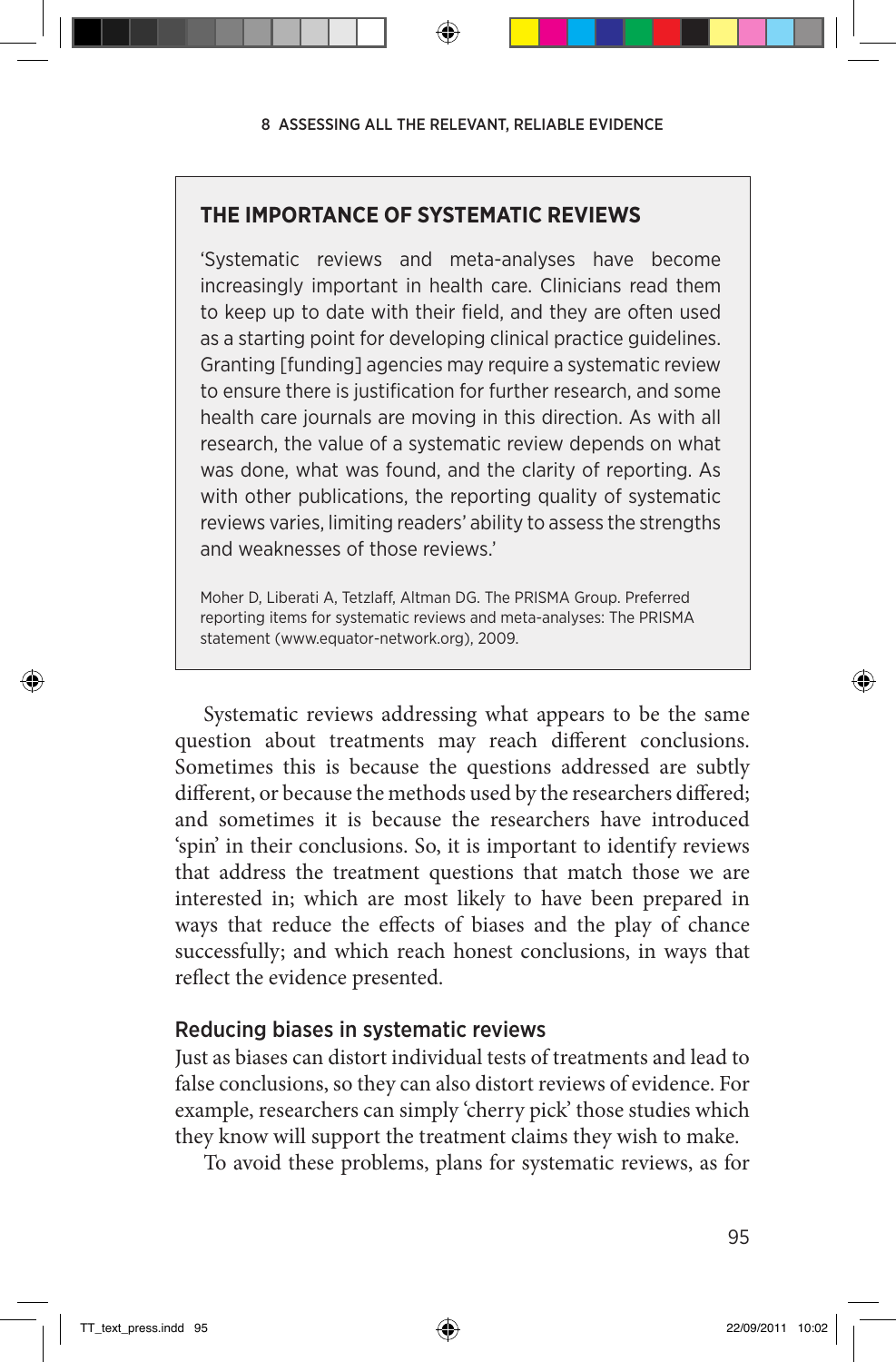individual research studies, should be set out in research protocols. Protocols need to make clear what measures researchers will take to reduce biases and the effects of the play of chance during the process of preparing the reviews. These will include specifying which questions about treatments the review will address; the criteria that make studies eligible for inclusion in the review; the ways in which potentially eligible studies will be identified; and the steps that will be taken to minimize biases in selecting studies for inclusion in the review, and for analysing the data.

Identifying all the relevant evidence for systematic reviews

Identifying all the relevant evidence for systematic reviews – irrespective of the language or format of the relevant reports – always presents a substantial challenge, not least because some relevant evidence has not been reported in public. Underreporting stems principally from researchers not writing up or submitting reports of their research for publication because they were disappointed with the results. And pharmaceutical companies suppress studies that do not favour their products. Journals, too, have tended to show bias when they reject submitted reports because they deem their results insufficiently 'exciting'.<sup>3</sup>

Biased under-reporting of research is unscientific and unethical, and there is now widespread acceptance that this is a serious problem. In particular, people trying to decide which treatments to use can be misled because studies that have yielded 'disappointing' or 'negative' results are less likely to be reported than others, whereas studies with exciting results are more likely than others to be 'over-reported'.

The extent of under-reporting is astonishing: at least half of all clinical trials are never fully reported. This under-reporting of research is biased and applies to large as well as small clinical trials. One of the measures that has been taken to tackle this problem has been to establish arrangements for registering trials at inception, and encouraging researchers to publish the protocols for their studies.3

Biased under-reporting of research can even be lethal. To their great credit, some British researchers decided to report in 1993 the results of a clinical trial that had been done thirteen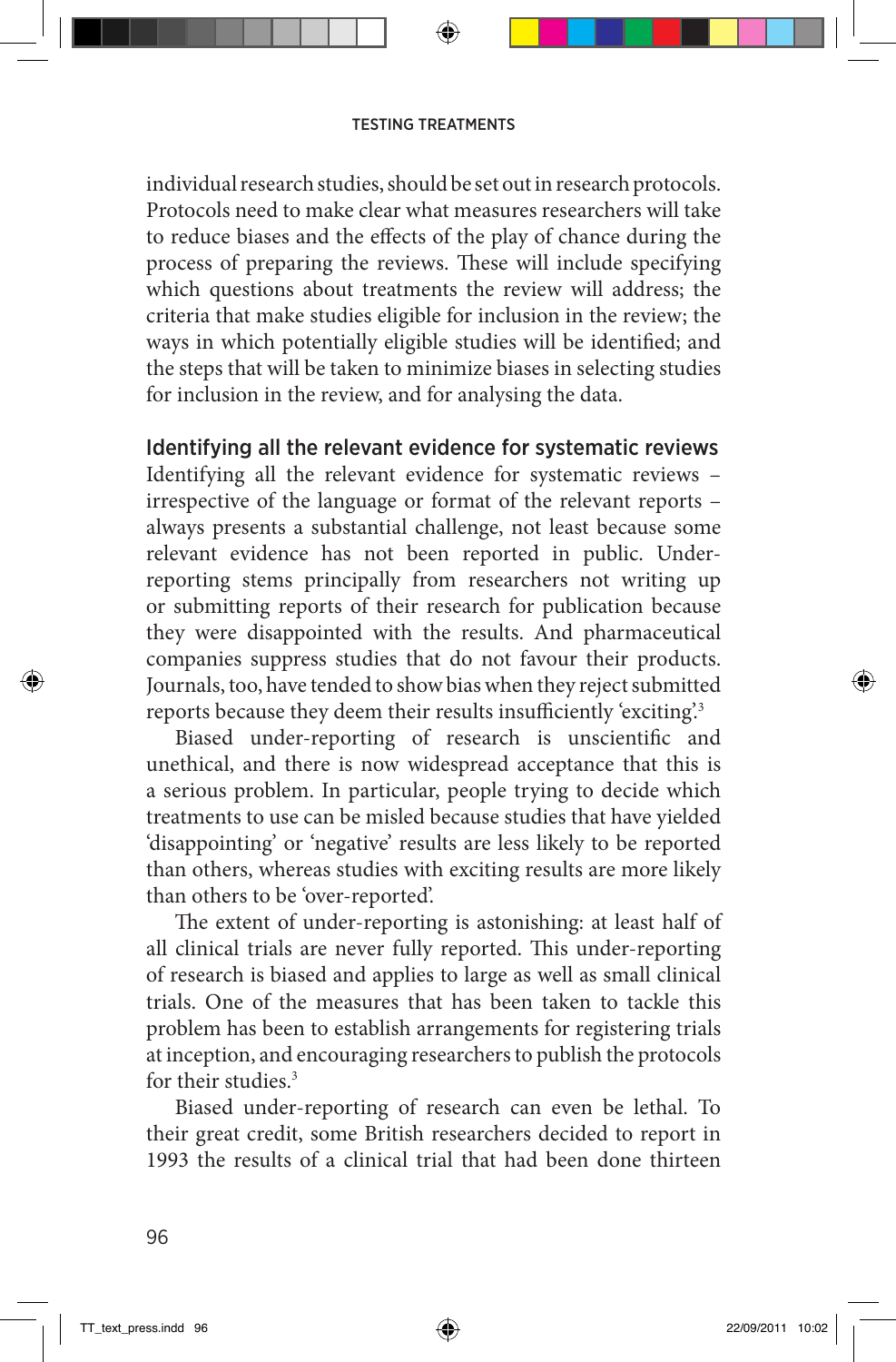# **MARKETING-BASED MEDICINE**

'Internal documents from the pharmaceutical industry suggest that the publicly available evidence base may not accurately represent the underlying data regarding its products. The industry and its associated medical communication firms state that publications in the medical literature primarily serve marketing interests. Suppression and spinning of negative data and ghostwriting [see Chapter 10, p124-5] have emerged as tools to help manage medical journal publications to best suit product sales, while disease mongering and market segmentation of physicians are also used to efficiently maximize profits. We propose that while evidence-based medicine is a noble ideal, marketing-based medicine is the current reality.'

Spielmans GI, Parry PI. *From Evidence-based Medicine to Marketing-based Medicine: Evidence from Internal Industry Documents. Journal of Bioethical Inquiry* 2010;7(1):13-29. Available online: http://tinyurl.com/Spielmans.

years earlier. It concerned a new drug for reducing heart rhythm abnormalities in patients experiencing heart attacks. Nine patients had died after taking the drug, whereas only one had died in the comparison group. 'When we carried out our study in 1980,' they wrote, 'we thought that the increased death rate in the drug group was an effect of chance… The development of the drug [lorcainide] was abandoned for commercial reasons, and this study was therefore never published; it is now a good example of "publication bias". The results described here…might have provided an early warning of trouble ahead<sup>24</sup> The 'trouble ahead' to which they were referring was that, at the peak of their use, drugs similar to the one they had tested were causing tens of thousands of premature deaths every year in the USA alone (see Chapter 2, p14-15).<sup>5</sup>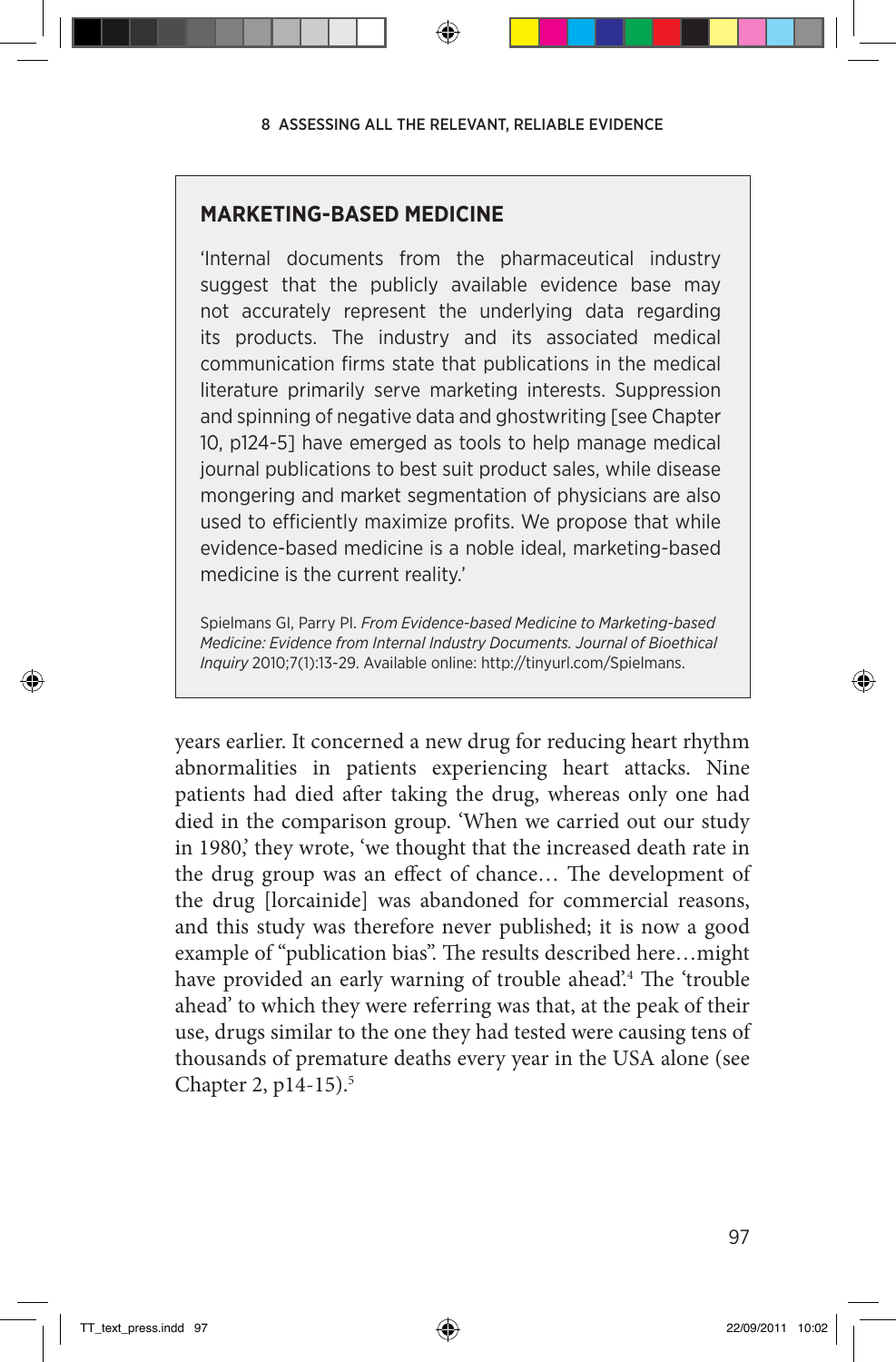#### Reducing the play of chance in systematic reviews

In Chapter 7 (p91), we explained how the play of chance can be reduced by combining data from similar but separate studies – a process known as 'meta-analysis'. We used the example of five studies in five different countries organized and funded separately to address a 60-year-old quandary about what blood level of oxygen in prematurely born infants is needed to maximize the likelihood that they will survive with no major disabilities. That example illustrated how this process could be planned *before* the results of the studies were available, but the same process can be used *after* a group of similar studies have been completed.

For example, in 1974 a Swedish doctor conducted a systematic review of studies comparing the results of surgery for breast cancer with or without radiotherapy.6 He found that, in all of the studies, women were more likely to die in the groups receiving radiotherapy. When all of this evidence was synthesized statistically using meta-analysis, it became clear that this excess mortality was unlikely to reflect the play of chance. Subsequent, more detailed analyses, based on evidence from individual patients, confirmed that the radiotherapy being used during that era did indeed increase mortality.<sup>7</sup> Recognizing this led to the development of safer practices.

#### Recognizing vested interests and spin in systematic reviews

What if the reviewers have other interests that might affect the conduct or interpretation of their review? Perhaps the reviewers have received money from the company that made the new treatment being tested. When assessing the evidence for an effect of evening primrose oil on eczema, reviewers who were associated with the manufacturer reached far more enthusiastic conclusions about the treatment than those with no such commercial interest (see Chapter 2, p18-20). However, commercial interests are not alone in leading to biased reviews. We all have prejudices that can do this – researchers, health professionals, and patients alike.

Disappointingly, people with vested interests sometimes exploit biases to make treatments look as if they are better than they really are (see also Chapter 10).<sup>8</sup> This happens when some researchers – usually but not always for commercial reasons –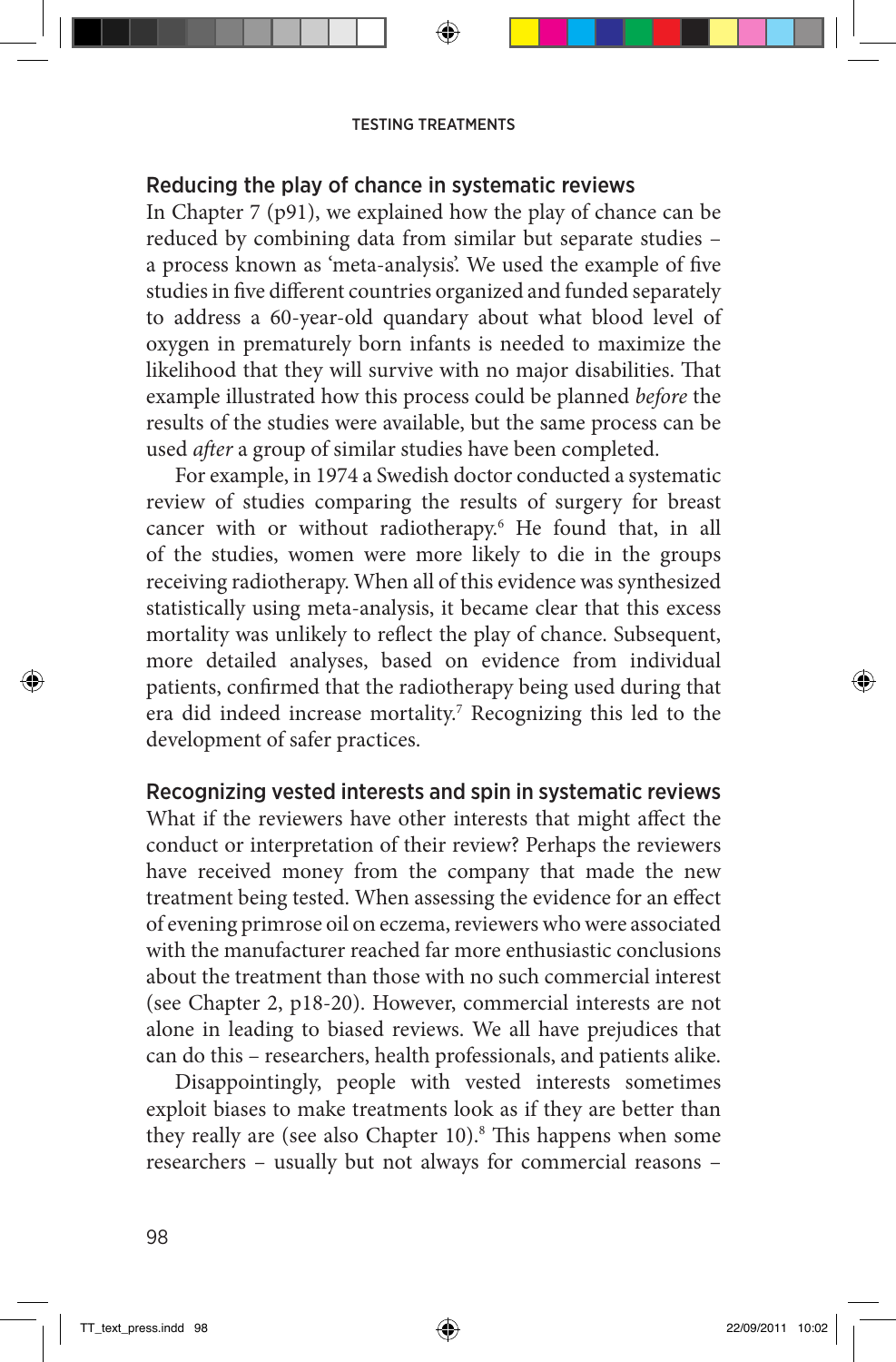deliberately ignore existing evidence. They design, analyze, and report research to paint their own results for a particular treatment in a favourable light. This is what happened in the 1990s when the manufacturer of the anti-depressant drug Seroxat (paroxetine) withheld important evidence suggesting that, in adolescents, the drug actually increased symptoms that prompted some of these young patients to contemplate suicide as a way of dealing with their depression.<sup>9</sup>

Over-reporting is a problem as well. In a phenomenon known as 'salami slicing', researchers take the results from a single trial (the salami) and slice the results into several reports without making clear that the individual reports are not independent studies. In this way, a single 'positive' trial can appear in several journals in different articles, thereby introducing a bias.<sup>10</sup> Here again, registering trials at inception with unique identifiers for every study will help to reduce the confusion that can result from this practice.

# WHAT CAN HAPPEN IF ALL THE RELEVANT, RELIABLE EVIDENCE IS NOT ASSESSED?

Fair tests of treatments involve reviewing systematically all the relevant, reliable evidence, to see what is already known, whether from animal or other laboratory research, from the healthy volunteers on whom new treatments are sometimes tested, or from previous research involving patients. If this step is overlooked, or done badly, the consequences can be serious – patients in general, as well as participants in research, may suffer and sometimes die unnecessarily, and precious resources both for healthcare and for research will be squandered.

## Avoidable harm to patients

Recommended treatments for heart attacks that had appeared in textbooks published over a period of 30 years were compared with evidence that could have been taken into account had the authors systematically reviewed the results of fair tests of treatment reported during that time.11 This comparison showed that the textbook recommendations were often wrong because the authors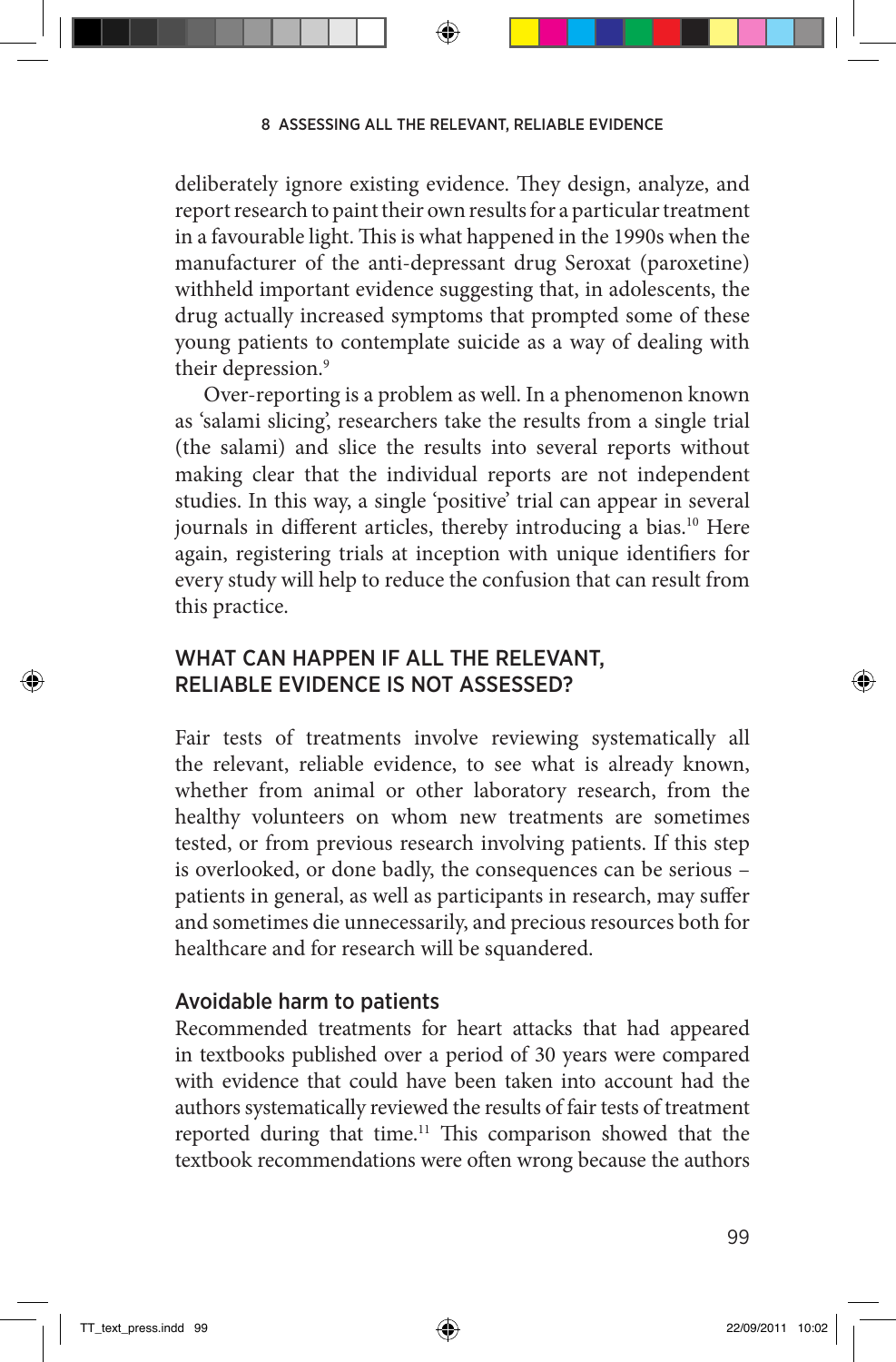# **SCIENCE IS CUMULATIVE, BUT SCIENTISTS DON'T ACCUMULATE EVIDENCE SCIENTIFICALLY**

'Academic researchers have been talking about something called "cumulative meta-analysis" for 25 years: essentially, you run a rolling meta-analysis on a given intervention, and each time a trial is completed, you plug the figures in to get your updated pooled result, to get a feel for where the results are headed, and most usefully, have a good chance of spotting a statistically significant answer as soon as it becomes apparent, without risking lives on further unnecessary research.'

Goldacre B. Bad Science: How pools of blood trials could save lives. *The Guardian*, 10 May 2008, p16.

had not reviewed the relevant evidence systematically. The impact of this was devastating. In some cases, patients with heart attacks were being deprived of life-saving therapies (for example, clotbusting drugs). In other cases, doctors continued to recommend treatments long after fair tests had shown they were lethal (for example, the use of drugs that reduce heart rhythm abnormalities in patients having heart attacks (see above and Chapter 2, p14-15).

The failure to combine the results of studies in systematic reviews as new evidence becomes available continues to harm patients. Blood substitutes that need no refrigeration or crossmatching are an obviously attractive alternative to real blood for the treatment of haemorrhage. Unfortunately these products increase the risk of heart attacks and death. Furthermore, a systematic review of the randomized trials reported since the late 1990s reveals that their dangers could and should have been recognized several years earlier than they were.<sup>1</sup>

#### Avoidable harm to people participating in research

Failure to assess all relevant, reliable evidence can also result in avoidable harm to people who participate in research. Researchers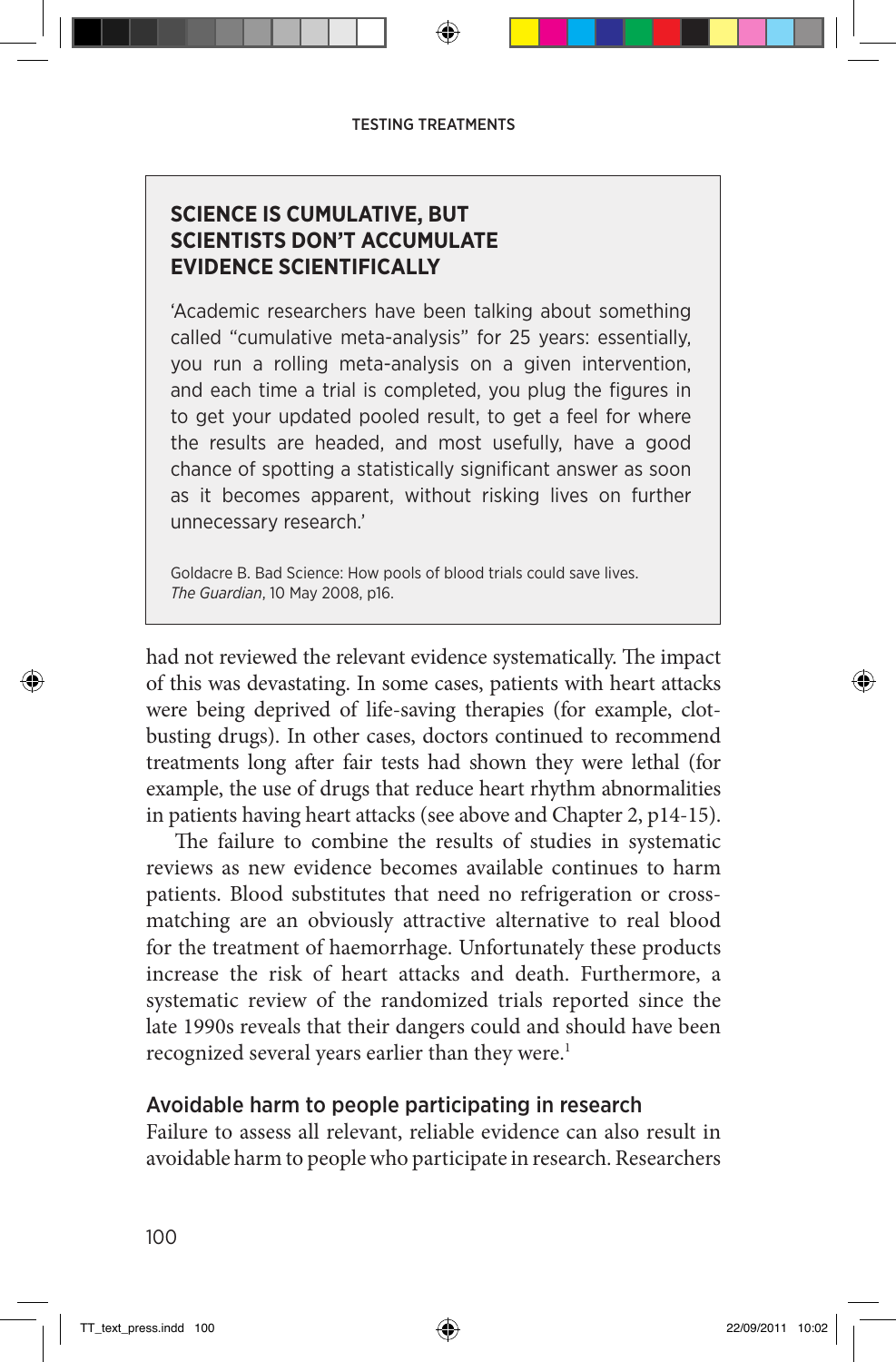continue to be commissioned and allowed to do studies that involve withholding treatments known to be effective. For example, long after reliable evidence was available showing that giving antibiotics to patients having bowel surgery reduced their chances of dying from complications of the operation, researchers continued to do comparison studies that involved withholding antibiotics from half the patients participating in controlled trials. The researchers' failure to review systematically what was already known deprived half the participants in their studies of a known beneficial treatment. This serious lapse was evidently overlooked by the funding bodies who financed their research, and by the research ethics committees which reviewed the protocols and failed to challenge the researchers.

It is not only patients requiring treatment who can be put at risk if researchers do not assess systematically what is already known about the effects of the treatments they will be given. Healthy volunteers can be harmed too. The first phase of testing some treatments often involves a very small number of healthy volunteers. In 2006, six young men volunteers at a private research facility in West London were given infusions of a drug that had not previously been used in people. They all suffered life-threatening complications – one of them losing fingers and toes – and their long-term health has been compromised. This tragedy could most probably have been avoided<sup>13</sup> if a report of a severe reaction to a similar drug had been submitted for publication,<sup>14</sup> and if the researchers had assessed systematically what was already known about the effects of such drugs.15 Had they done so, they might not have proceeded with their study at all, or if they had decided to go ahead, they might have injected the volunteers one at a time rather than simultaneously; and they could and should have warned the healthy young volunteers about the possible dangers.16

#### Wasted resources in healthcare and research

Failure to do systematic reviews of relevant, reliable research evidence does harm even when it is not harming patients and people participating in research. This is because it can result in resources being wasted in healthcare and health research. During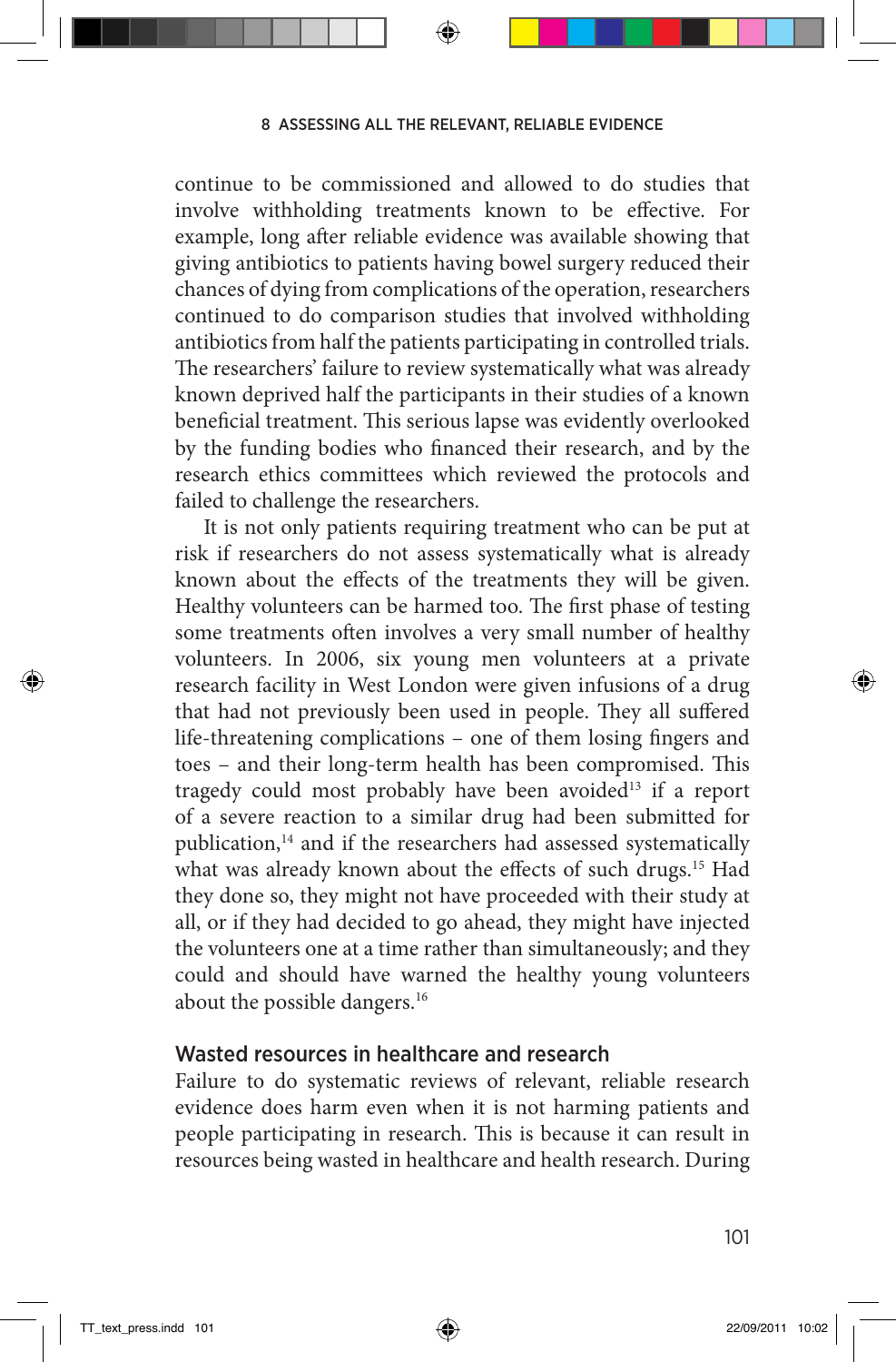# **COULD CHECKING THE EVIDENCE FIRST HAVE PREVENTED A DEATH?**

'In a tragic situation that could have been averted, Ellen Roche, a healthy, 24-year-old volunteer in an asthma study at Johns Hopkins University, died in June [2001] because a chemical she had been asked to inhale led to the progressive failure of her lungs and kidneys. In the aftermath of this loss, it would appear that the researcher who conducted the experiment and the ethics panel that approved it allegedly overlooked numerous clues about the dangers of the chemical, hexamethonium, given to Roche to inhale. Adding particular poignancy to the case is that evidence of the chemical's dangers could easily have been found in the published literature. *The Baltimore Sun* concluded that while the supervising physician, Dr. Alkis Togias, made "a good-faith effort" to research the drug's adverse effects, his search apparently focused on a limited number of resources, including PubMed, which is searchable only back to 1966. Previous articles published in the 1950s, however, with citations in subsequent publications, warned of lung damage associated with hexamethonium.'

Perkins E. Johns Hopkins Tragedy. *Information Today* 2001;18:51-4.

the 1980s and 1990s, for example, a total of more than 8,000 patients participated in several tests of a proposed new drug for stroke. Dutch researchers reviewed the results of these drug studies systematically, and were unable to find any beneficial effects (see Chapter 10, p121).<sup>17</sup> They then decided to review the results of tests of the drug done previously in animals; again, they were unable to find any beneficial effects.18 Had the researchers who did the tests in animals and the clinical researchers reviewed the results of the animal studies systematically, as they had emerged, it is very likely that thousands of patients would not have been invited to participate in the clinical trials. Indeed, this might have resulted in better use of resources for treating patients experiencing stroke, and studies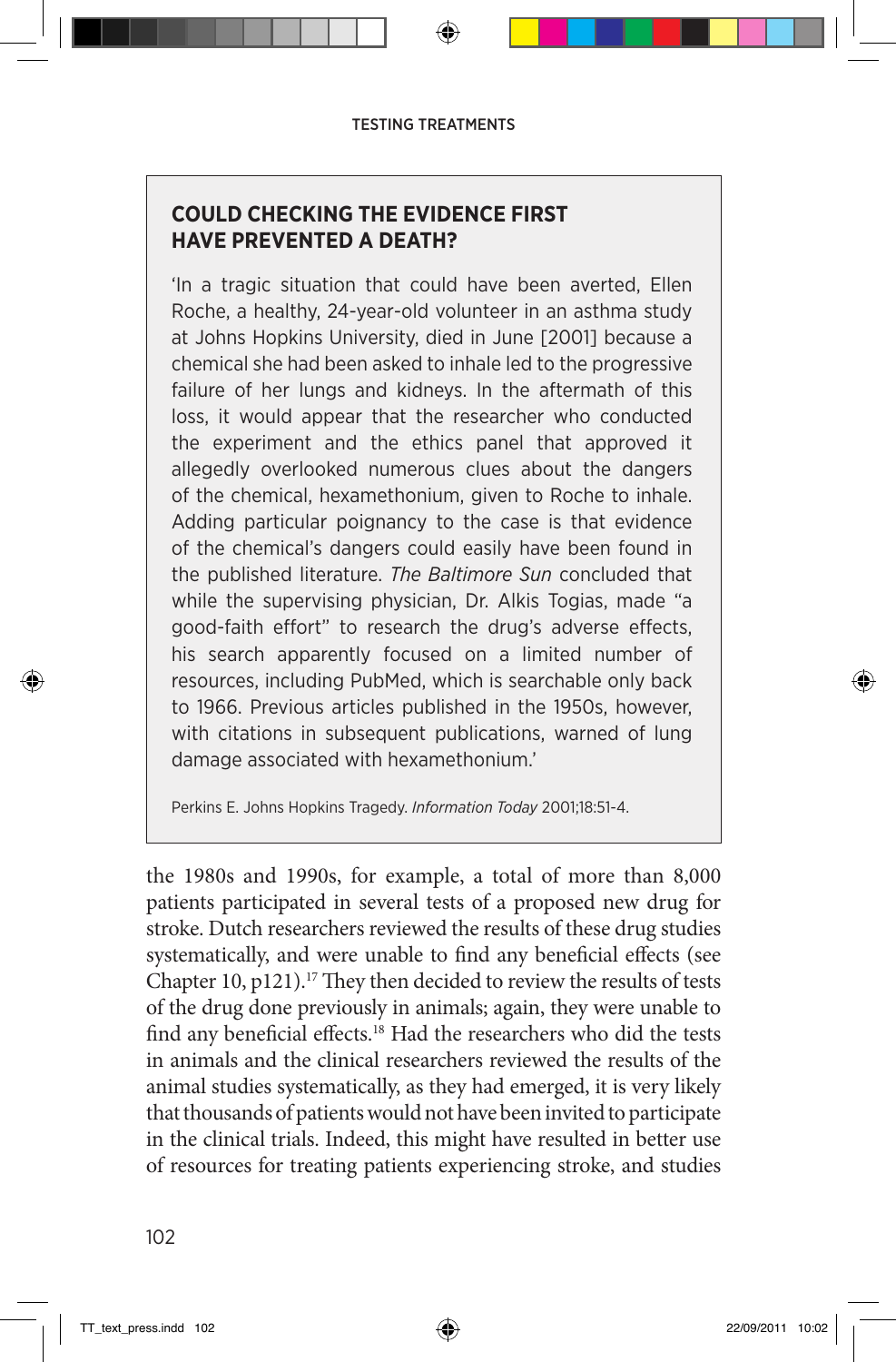that were more likely to be relevant to identifying improvements in treatments for the condition. And this is far from an isolated example.<sup>19</sup>

# REPORTS OF NEW RESEARCH SHOULD BEGIN AND END WITH SYSTEMATIC REVIEWS

The report of a study<sup>20</sup> to assess the effects of giving steroids to people with acute traumatic brain injury shows how to address all of Bradford Hill's four questions. The researchers explained that they had embarked on the study because their systematic review of all the existing evidence, as well as evidence of variations in clinical use of the treatment, showed that there was important uncertainty about the effects of this widely used treatment. They reported that they had registered and published the protocol for

# **INSTRUCTIONS TO AUTHORS TO PUT RESEARCH RESULTS IN CONTEXT BY THE EDITORS OF THE MEDICAL JOURNAL** *THE LANCET*

#### **Systematic Review**

This section should include a description of how authors searched for all the evidence. Authors should also say how they assessed the quality of that evidence – ie, how they selected and how they combined the evidence.

#### **Interpretation**

Authors should state here what their study adds to the totality of evidence when their study is added to previous work.

'We ask that all research reports – randomised or not – submitted from Aug 1 . . . put the results into the context of the totality of evidence in the Discussion.'

```
Clark S, Horton R. Putting research in context – revisited.
Lancet 2010;376:10-11.
```